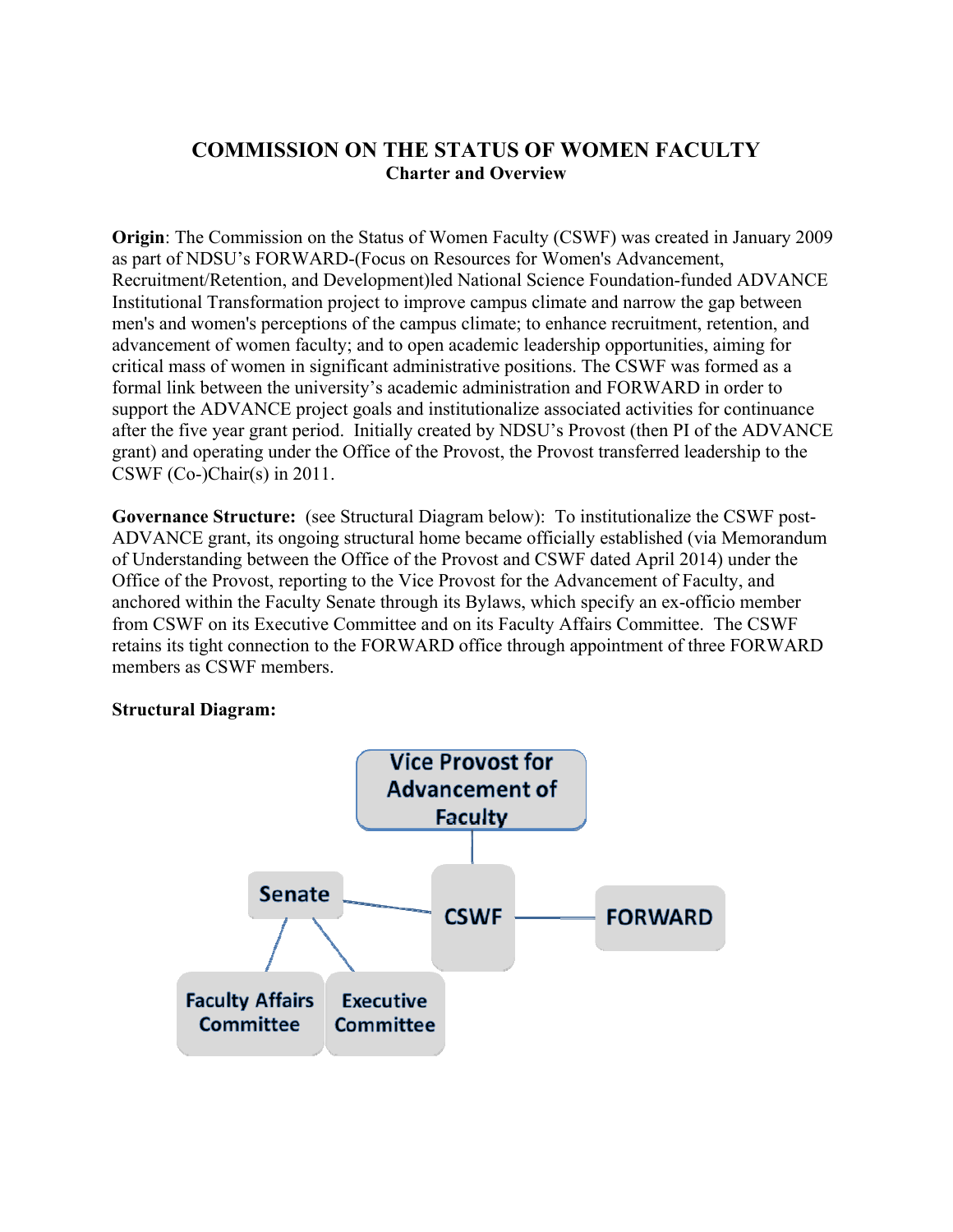**Role of CSWF: A**s originally conceived and continuing, the role of CSWF is fourfold:

- 1) to respond to initiatives and developments from FORWARD;
- 2) to identify and respond to developing campus issues relevant to opportunity for women faculty;
- 3) to proactively examine and initiate change in the university's policies impacting advancement of women faculty, seeking to more fully engage, recognize, and utilize the contributions of women faculty for the betterment of the University; and
- 4) to monitor and benchmark the University's progress towards equal participation of women faculty throughout the University.

The role of CSWF shall be reviewed every three years by CSWF members with input from relevant others, FORWARD, and the Vice Provost for Advancement of Faculty.

**Mission:** The Commission on the Status of Women Faculty (CSWF) is a dynamic and responsive committee charged with proactive inquiry and advancing initiatives to more fully capitalize on the talent of women faculty to help NDSU achieve its goals. CSWF will work with FORWARD, with the university administration, and through appropriate governance channels to address barriers to opportunity faced by women faculty. CSWF, through FORWARD, is responsible for facilitating NDSU's institutional transformation to ensure full participation of women at all university levels.

**Membership:** The CSWF shall consist of a minimum of seven and a maximum of ten voting members. Membership of CSWF consists of three members from FORWARD, at least one of whom will serve on CSWF's executive committee, faculty from various colleges across the campus selected through an open process of application and nomination for their support for and ability to effectively pursue the mission of CSWF, one ex-officio member representing academic deans and one ex-officio member representing the Office of Equity, Diversity, and Global Outreach. The CSWF executive committee prepares a slate of nominees; CSWF members, executive committee, and chair are selected by vote of the CSWF membership from the slate of nominees and other applications and nominations. Membership, executive committee and chair terms are 3 years, with potential for successive reappointment; membership terms are to be staggered to facilitate continuity of CSWF initiatives. CSWF representatives on Faculty Senate Executive Committee and Faculty Senate Faculty Affairs Committee are selected each semester by the CSWF membership.

**Meetings:** Regular meetings of the entire CSWF are held monthly during the academic year; various task-specific subcommittee meetings are scheduled as needed. Fifty percent of voting members constitutes a quorum, and approval of at least 75% of the members is needed to move a policy initiative forward. The CSWF meets with the Provost and FORWARD at least once per academic year and with the Vice Provost for Advancement of Faculty at least once per semester.